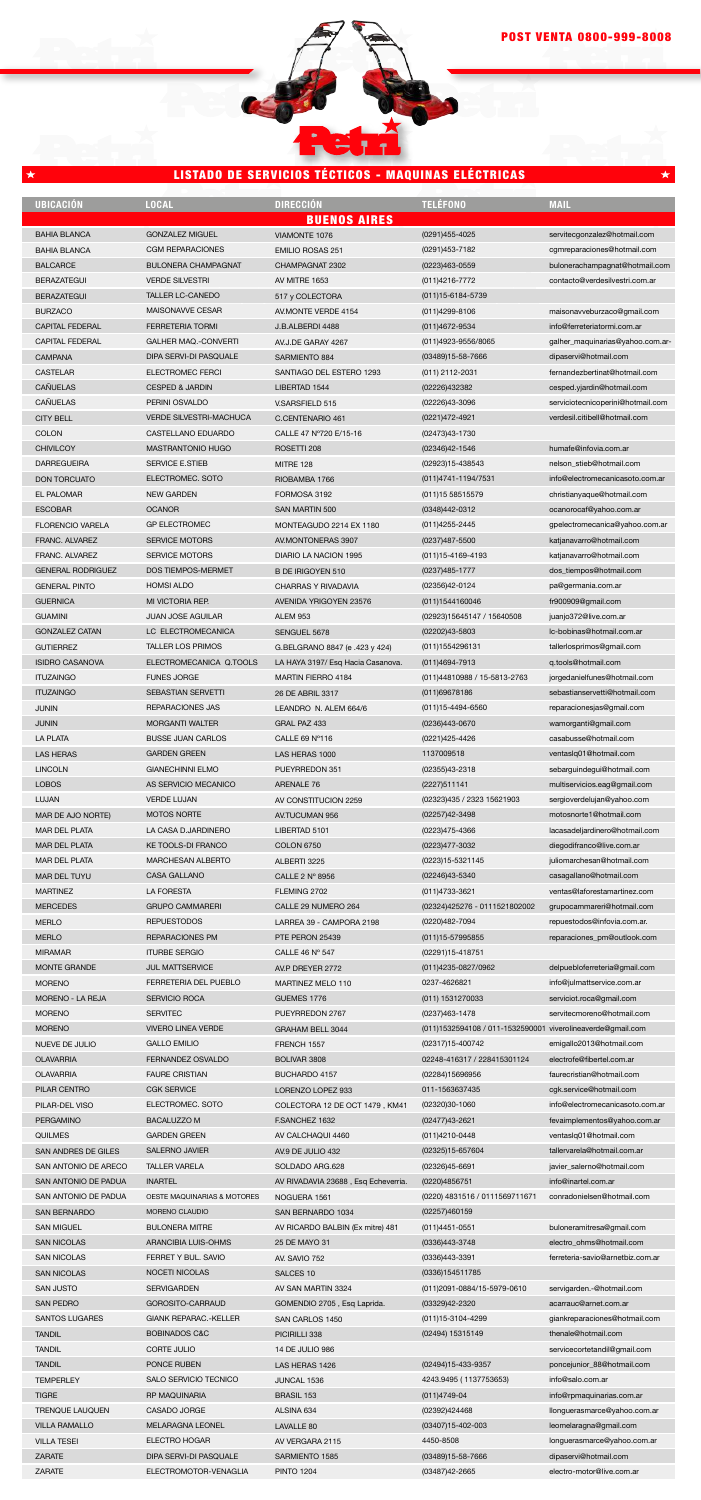| <b>UBICACIÓN</b>       | <b>LOCAL</b>                    | <b>DIRECCIÓN</b>                             | <b>TELÉFONO</b>                                        | <b>MAIL</b>                         |
|------------------------|---------------------------------|----------------------------------------------|--------------------------------------------------------|-------------------------------------|
|                        |                                 | <b>CATAMARCA</b>                             |                                                        |                                     |
| <b>CATAMARCA</b>       | CALDERON JUAN JOSE              | B.48 VIV.NORTE C 17 SOL-MAYO                 | (0383)443-0875                                         | juanjocalderon3@gmail.com           |
| <b>CAPITAL</b>         | LA CASA DEL REPUESTO            | GUEMES 743                                   | (0383)154311338                                        | ofimatic@hotmail.com                |
| <b>CAPITAL</b>         | <b>CECAF</b>                    | PASAJE SAN LORENZO 1027                      | (03834) 857818                                         |                                     |
|                        |                                 | <b>CORDOBA</b>                               |                                                        |                                     |
| <b>CAPITAL</b>         | <b>ELECTROTOOLS</b>             | <b>J B JUSTO 2546</b>                        | (0351)471-5636                                         | info@electrotools.com.ar            |
| <b>CAPITAL</b>         | AQATECNICA DE RUBEN OÑA         | <b>BAIGORRI 855</b>                          | (0351)155440705                                        | agatecnica1@gmail.com               |
| CAPITAL                | <b>FRANCO SERVICE</b>           | SARGENTO CABRAL 1973                         | (0351)4311663                                          | francoservice2013@hotmail.com       |
| <b>BERROTARAN</b>      | <b>LUNATI GASTON</b>            | J M ESTRADA 27                               | (0358)15-437-9415                                      | lunati_26@hotmail.com               |
| <b>CARLOS PAZ</b>      | AQATECNICA DE RUBEN OÑA         | CANNING 82 - BARRIO SOL & LAGO               | (0351)155440705                                        | agatecnica1@gmail.com               |
|                        | <b>TALLER TODO AFILADO</b>      |                                              | (03571) 485063 / 15579097                              | todoafiladoruben@hotmail.com        |
| CALAMUCHITA - Embalse  |                                 | CASA Nº 55, BARRIO CASITA                    |                                                        |                                     |
| <b>LUQUE</b>           | <b>JOSE LUIS ABRATE</b>         | IGNACIO LUQUE, Esq Padre Patiño              | 3573-410680                                            | juancho5967@hotmail.com             |
| MARCOS JUAREZ          | <b>CRESCENTE JUAN</b>           | MENDOZA 790                                  | (03472)44-0245                                         | crescentejuan@icenet.com.ar         |
| <b>RIO CUARTO</b>      | LA CASA DEL REPUESTO            | FOTHERINGHAM 71                              | (0358)462-8066                                         | lacasadelrepuestorio4@gmail.com     |
| <b>RIO CUARTO</b>      | ELECTROMEC CORSETTI             | SAINT REMY 1195                              | (0358)15-430-0501                                      | giabeco@gmail.com                   |
| <b>SAN FRANCISCO</b>   | NUNEZ CARLOS                    | LARREA 242                                   | (03564)15-682218                                       | servicesanfcocba@gmail.com          |
| <b>SAN FRANCISCO</b>   | <b>TORINO JULIAN</b>            | AV 9 DE SEPT 385                             | (03564)47-9093                                         |                                     |
| <b>SAN FRANCISCO</b>   | SAE-RIZZO ALDO                  | LIBERTADOR N. 763                            | (03564)42-4745                                         | sae_sanfco@hotmail.com              |
| S.ANTONIO DE ARREDONDO | ELECTROMECANICA YEICO           | LAS RETAMAS 1390 (B. EL DORADO)              | (03541)580230                                          | electro.yeico@hotmail.com           |
| VICUÑA MACKENNA        | <b>BONYUAN FERNANDO</b>         | RICARDO RISATI 214                           | (03583)48-0274                                         | yo_bg@hotmail.com.ar                |
| <b>VILLA MARIA</b>     | <b>BETTIOL GERARDO</b>          | <b>ENTRE RIOS 1913</b>                       | (0353)461-4953                                         | electro_campo@hotmail.com           |
|                        |                                 | <b>CORRIENTES</b>                            |                                                        |                                     |
| <b>CORRIENTES</b>      | <b>FEDULLO GUSTAVO</b>          | AV.PEDRO FERRE 2270                          | ((0379)15-4247383                                      | gustavo_fedullo@outlook.com         |
| PASO DE LOS LIBRES     | <b>ELECTRO NAGY</b>             | PASAJE LIBREÑO 1479                          | (03772)421672 / 0377215414355                          | electronagy@hotmail.com             |
|                        |                                 | <b>CHACO</b>                                 |                                                        |                                     |
| <b>RESISTENCIA</b>     | <b>SERVICIOS AGUSTIN</b>        | PADRE CERQUEIRA 1220                         | (0362)4033309                                          | agustinfranco2016@hotmail.com       |
| <b>RESISTENCIA</b>     | <b>MONZON CARLOS</b>            | AV.EDISON 1279                               | (0362)15-460-0544                                      | no tiene mail                       |
| SAENZ PEÑA             | VICENTE REP. Y REPUESTOS        | AVELLANEDA 225                               | (0364)154741730                                        | vicenttemotos@gmail.com             |
| SAENZ PEÑA             | <b>GONZALEZ MARCIAL</b>         | CALLE 8 ENTRE 25 Y 25 BIS                    | (0364)154661149                                        |                                     |
| SAENZ PEÑA             | LA CASA DEL JARDINERO           | JULIO A ROCA 703                             | (0364)-4427132                                         | hugosantos62@hotmail.com            |
|                        |                                 | <b>CHUBUT</b>                                |                                                        |                                     |
| <b>GAIMAN</b>          | SERVIMAC-CRETTON G              | PASAJE BRYN GWYN 116                         | (0280) 154309123                                       | servimacgaiman@gmail.com            |
| <b>ESQUEL</b>          | <b>CRETTON ALFREDO</b>          | SAENZ PEÑA 639                               | (02945)45-3639                                         | ricardocretton@speedy.com.ar        |
| PUERTO MADRYN          | SERVIMAC / CRETTON G            | JUAN B. JUSTO 1184                           | 2804-990199.                                           | servimacgaiman@gmail.com            |
|                        |                                 | <b>ENTRE RIOS</b>                            |                                                        |                                     |
| <b>CHAJARI</b>         | <b>LEAM SERVICE</b>             | AV ALEM 1845                                 | (0345)6427333 / 0345156516685                          | gustavoalmiron41@gmail.com          |
| <b>CONCORDIA</b>       | <b>ELECTRO RIDISSI</b>          | TAVELLA 2654                                 | (0345)4251990                                          | electroridissi@hotmail.com          |
|                        |                                 |                                              |                                                        |                                     |
| <b>CONCORDIA</b>       | FC SERVICIO TECNICO             | DIAMANTE 1333                                | (0345)154089931                                        | abcedgardo@hotmail.com              |
| <b>CRESPO</b>          | <b>ALI REPUESTOS</b>            | SARMIENTO 1346                               | (0343)4951653                                          | alirepuestos@ciudad.com.ar          |
| C DEL URUGUAY          | <b>SAMAHA ANDRES</b>            | E ECHEVERRIA 1710                            | (03442)44-0053                                         | bobinadoslg@yahoo.com.ar            |
| <b>GUALEGUAY</b>       | <b>BOBINADOS - BENEDETTI</b>    | CHACABUCO 200                                | (03444)15408776                                        | benedettiangel@gmail.com            |
| <b>GUALEGUAYCHU</b>    | SERVICE LA ESTRELLA             | URQUIZA 632                                  | (03446)42-8627/15-521898                               | pedrourich@hotmail.com              |
| LA PICADA              | <b>GUILLE REPARACIONES</b>      | LOPEZ Y PLANES                               | 0343-15-6117236                                        | guillermopuppione@gmail.com         |
| <b>MARIA GRANDE</b>    | <b>HEIN MAQ Y SERVICIOS</b>     | AV ARGENTINA 878                             | (0343)494-0027                                         | heinmaquinasyservicios@hotmail.com  |
| <b>PARANA</b>          | ELECT.MIRAGLIO                  | CHURRUARIN 899                               | (0343)424-0545                                         | electromiraglio@yahoo.com.ar        |
|                        |                                 | <b>FORMOSA</b>                               |                                                        |                                     |
|                        |                                 |                                              |                                                        |                                     |
| <b>FORMOSA</b>         | <b>CGMAC</b> (Catalino Caceres) | LAURINO MARADONA 986                         | (0370)4529944                                          | cgmac_fsa @hotmail.com              |
|                        |                                 | <b>JUJUY</b>                                 |                                                        |                                     |
| <b>SAN SALVADOR</b>    | <b>CATE</b>                     | IRIARTE320 B° GORRITI                        | (0388)4230488                                          | catejujuy@gmail.com                 |
|                        |                                 | <b>LA PAMPA</b>                              |                                                        |                                     |
| <b>SANTA ROSA</b>      | <b>SERVIGAF</b>                 | AV.SGO MARZO SUR 255                         | ((02954)15-44-3639                                     | gafiorda@yahoo.com.ar               |
| <b>TOAY</b>            | <b>FIGUEROA CARLOS</b>          | <b>BALCARCE 634</b>                          | (02954)38-1383                                         |                                     |
|                        |                                 | <b>LA RIOJA</b>                              |                                                        |                                     |
| <b>BARRIO VARGAS</b>   | <b>SILVA DIEGO</b>              | AV ALEM 848                                  | (03822)42-6105                                         |                                     |
| <b>LA RIOJA</b>        | MONTIVERO RICARDO               | MALV.ARGENT 906 Y PASAJE 1                   | (0380)448-4532/15-4538901                              | ricardomonti@argentina.com          |
|                        |                                 | <b>MENDOZA</b>                               |                                                        |                                     |
| <b>GUAYMALLEN</b>      | PEÑALOZA MIGUEL                 | Obrien 1203                                  | (0261)445-9899 / (0261)155688179 emil_mair@hotmail.com |                                     |
| LUJAN DE CUYO          | <b>JC BOBINADOS</b>             | STA MARIA DEL ORO 777                        | (0261)498-2217                                         | tallerjcb@yahoo.com.ar              |
| <b>SAN RAFAEL</b>      | <b>TALLER AGRARIO</b>           | Callejón Agrario 931 Rama Caída              | 2604693482 (Movistar)                                  | marioavergara05@yahoo.com.ar        |
| <b>SAN CARLOS</b>      | <b>REPSA</b>                    | Parq.Ind.E.Bustos/Laguna del Diamante M502 B | (02622)15408993                                        | rep_sa@hotmail.com                  |
| <b>SAN RAFAEL</b>      | <b>RIBIS ALFREDO</b>            | RECONQUISTA 572                              | (0260)442-0738                                         | qucho.87@hotmail.com                |
|                        |                                 | <b>MISIONES</b>                              |                                                        |                                     |
| <b>ELDORADO</b>        | ELECTRICIDAD AMERICANA          | AV SAN MARTIN "E" 2866                       | (03751)421853                                          | elecamereldoeste@gmail.com          |
| <b>OBERA</b>           | ELECTROSERVIS JUANCI            | SANTA FE 543                                 | (03755)15276081                                        | pichurca211@gmail.com               |
| <b>POSADAS</b>         | LA CASA DEL TALADRO             | GOB BERMUDEZ 1742                            | (0376)442-3166                                         | latorre@arnet.com.ar                |
| <b>SAN VICENTE</b>     | <b>CASA ROMA</b>                | AVENIDA LIBERTADOR 1577                      | (03755)15534492/392619                                 | tgnacimento@gmail.com               |
|                        |                                 | <b>NEUQUEN</b>                               |                                                        |                                     |
| <b>CAPITAL</b>         | <b>ELECTROFONIA</b>             | VERZEGNASSi 337                              | (0299)442-1081                                         | electrofonianqn@gmail.com           |
| <b>CAPITAL</b>         | SOTO CLAUDIA                    | FELIX SAN MARTIN 2030                        | (0299)443-5673                                         | claucipo3@hotmail.com               |
| JUNIN DE LOS ANDES     | <b>MAISONNAVE</b>               | PAIMUN 250                                   | (02972)49-2190                                         | maisonnave@live.com.ar              |
| S.M DE LOS ANDES       | EL NAHUEL                       |                                              |                                                        |                                     |
|                        |                                 | BELGRANO 134                                 | (02972)42-5103                                         | oscaravila742@gmail.com             |
|                        |                                 | <b>RIO NEGRO</b>                             |                                                        |                                     |
| EL BOLSON              | SUMMIT SERVICES-PARIANI         | CALLEJON ÑANCO 367                           | (02944)49-8601                                         | habemus@elbolson.com                |
| <b>GENERAL ROCA</b>    | <b>TECNO VALLE</b>              | SANTA CRUZ 1560                              | (0298)442-2277                                         | tecnovalleroca@gmail.com            |
| <b>GENERAL ROCA</b>    | MDS SERVICIOS INDUSTRIALES      | ROSARIO DE SANTA FE 1561                     |                                                        | setec_groca@mecatronicadelsur.com   |
| S.C DE BARILOCHE       | <b>SEMSUR</b>                   | AV EZEQUIEL BUSTILLO 12362                   | 02944-462810 / 02944-15614818                          | semsurbrc@yahoo.com.ar              |
| S.C.DE BARILOCHE       | DIYUNTOR- VIGETTI ROBERTO       | <b>MITRE 1320</b>                            | (02944)442-3408                                        | diyuntor@yahoo.com.ar               |
| <b>VIEDMA</b>          | ELECTROMEC SIC                  | GUIDO 934                                    | (02920)42-5208                                         | electromecanicasic@hotmail.com.ar   |
|                        |                                 | <b>SALTA</b>                                 |                                                        |                                     |
| <b>SALTA</b>           | EL TRANSFORMADOR                | ZABALA 1010                                  | (0387)423-4488                                         | cagalloni@hotmail.com               |
| <b>SALTA</b>           | PONCE ENRIQUE Y JOSE            | AV. ITALIA 1331                              | (0387)428-2311                                         | serviciotecnico20082008@hotmail.com |
| <b>TARTAGAL</b>        | APUNTO SERVICIOS                | PARAGUAY 885                                 | (03873)15561082 - 426863                               | apunto_servicios@hotmail.com.ar     |
|                        |                                 | <b>SAN JUAN</b>                              |                                                        |                                     |
| <b>CAPITAL</b>         | AGÜERO RUBEN                    | 9 DE JULIO 1179                              | (0264)425-3457                                         | ruben.aguero2@speedy.com.ar         |
| <b>CAPITAL</b>         | RODRIGUEZ SERGIO                | A DEL VALLE 598                              | (0264)428-1224                                         |                                     |
|                        |                                 | <b>SAN LUIS</b>                              |                                                        |                                     |
| CAPITAL                | LEZCANO - MALDONADO             | RIOBAMBA3080, Extremo Norte                  | (0266)443-3191 / 266-4571601                           | herramientasmaldonado@hotmail.com   |
| <b>CAPITAL</b>         | <b>MARTIN RICARDO TOMAS</b>     | MENDOZA 1680                                 | (0266)443-6950                                         | tomasricardo20@hotmail.com          |
| CAPITAL                | STAMPANONI WALTER               | B.114 VIV.MZ192 C.11                         | (0266)15-477-0322                                      | carwal00344@gmail.com               |
| <b>MERLO</b>           | <b>CIANCIO REFRIGERACION</b>    | PABLO TISSERA 786                            | (02656) 475284 / 154561075                             | cianciorefrigeracion@hotmail.com    |
| <b>MERLO</b>           | LETTIERI FERNANDO               | AV DEL SOL 9                                 | (02656)47-4023                                         | fisilettieri@hotmail.com            |
| <b>VILLA MERCEDES</b>  | <b>DEL TURCO MARIO</b>          | PTE PERON 861                                | (02657)15617327 / 02657-557493                         | mymreparaciones@hotmail.com.ar      |